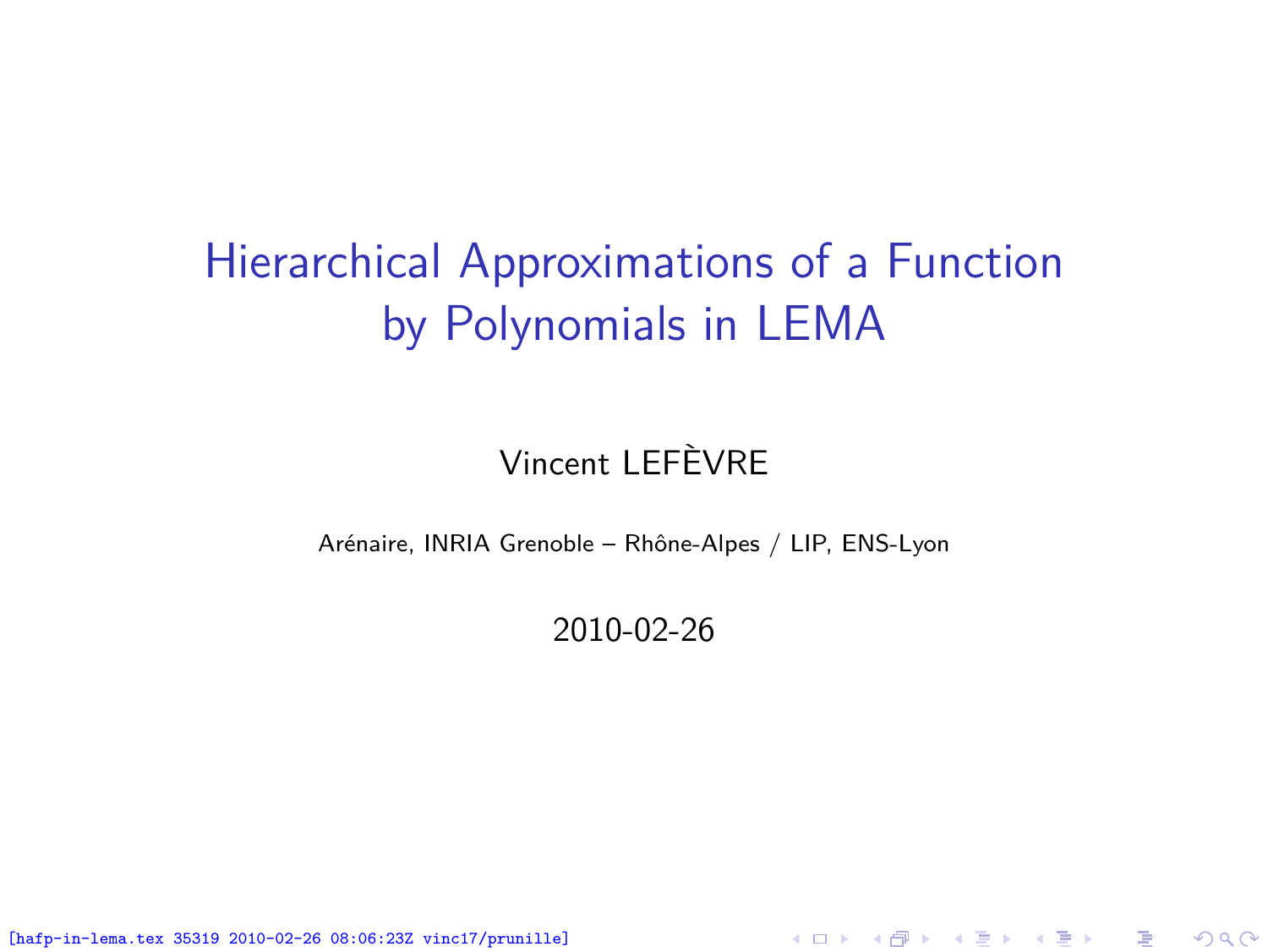## The Problem

**Goal:** the exhaustive test of the elementary functions for the TMD in a fixed precision (e.g., in binary64), i.e. "find all the breakpoint numbers  $x$  such that  $f(x)$  is very close to a breakpoint number".

Breakpoint number: machine number or midpoint number.

*→* Worst cases for f and the inverse function f *−*1 .



[hafp-in-lema.tex 35319 2010-02-26 08:06:23Z vinc17/prunille]

 $\Omega$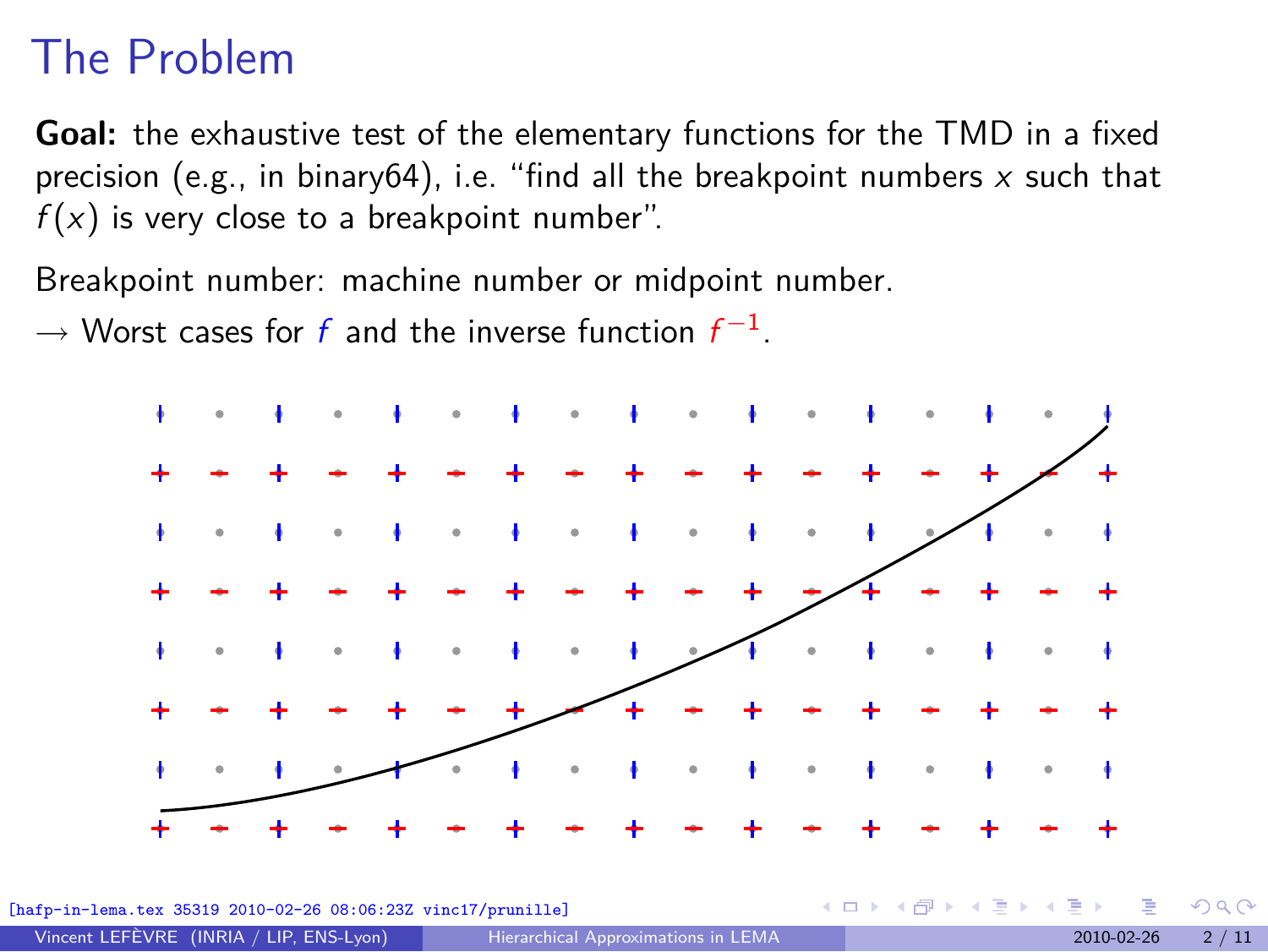## Hierarchical Approximations by Polynomials

**Current implementation** (but one could have more than 3 levels):



- Finding approximations must be very fast: from the previous one.
- Degree-1 polynomials: fast algorithm that computes a lower bound on the distance between a segment and  $\mathbb{Z}^2$  (in fact, this distance, but on a larger domain)  $[filter] + slower algorithms$  when needed.

a.tex 35319 2010-02-26 08:06:23Z vinc17/prunille]

 $\Omega$ 

 $($  ロ )  $($   $($  $)$   $)$   $($   $)$   $($   $)$   $($   $)$   $($   $)$   $($   $)$   $($   $)$   $($   $)$   $($   $)$   $($   $)$   $($   $)$   $($   $)$   $($   $)$   $($   $)$   $($   $)$   $($   $)$   $($   $)$   $($   $)$   $($   $)$   $($   $)$   $($   $)$   $($   $)$   $($   $)$   $($   $)$   $($   $)$   $($   $)$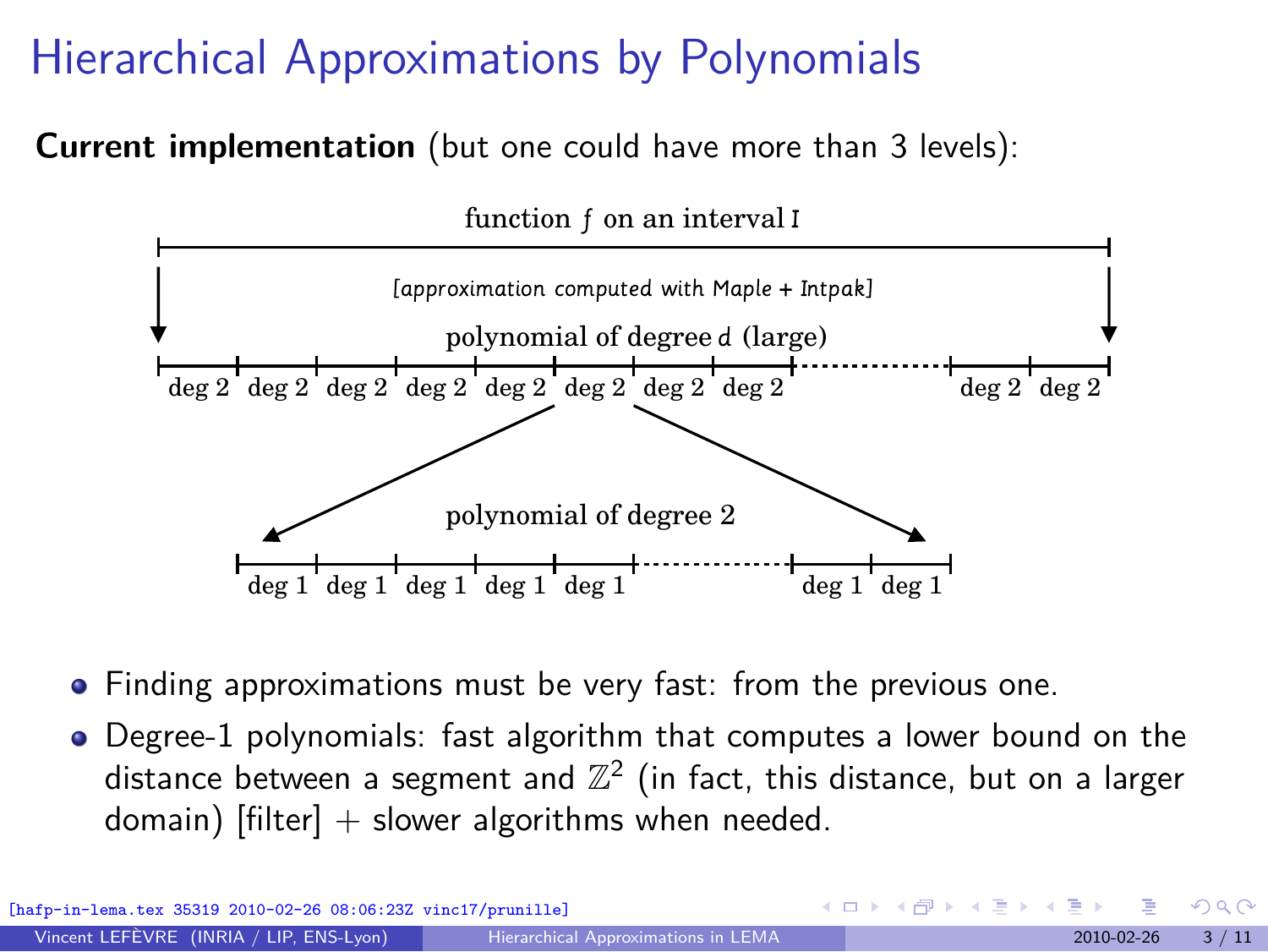## Computing the Successive Values of a Polynomial

<span id="page-3-0"></span>Example:  $P(X) = X^3$ . Difference table:



On the left: coefficients of the polynomial in the basis

$$
\left\{1, X, \frac{X(X-1)}{2}, \frac{X(X-1)(X-2)}{3!}, \ldots\right\}
$$

[hafp-in-lema.tex 35319 2010-02-26 08:06:23Z vinc17/prunille]

**≮ロト ⊀何ト ⊀ミト**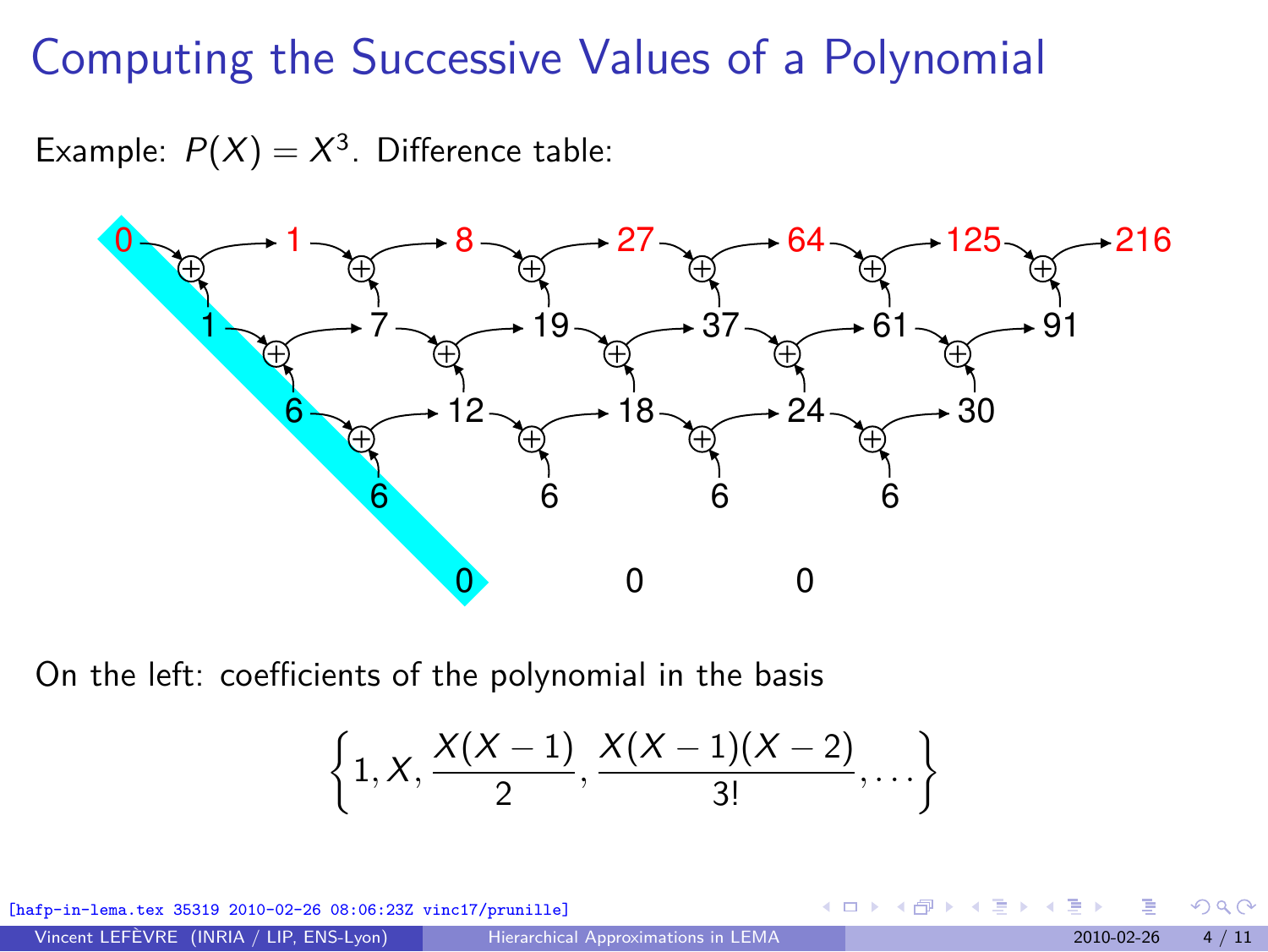## Representation in the LEMA Tree

Computations can (and will) be done modulo some constant (much faster). *→* The corresponding arithmetic must be supported by LEMA.

In practice, some coefficients will be close to 0 (either from above or from below).  $\rightarrow$  In the LEMA tree, notion of magnitude (like with real numbers).

How can this be expressed in LEMA?

- $\bullet$  With a list (tuple) containing the coefficients? (But the degree d is not necessarily a constant parameter.)
- With a function taking two arguments *i* and *n* returning the coefficient  $a_i(n)$ of  $P(X + n)$  in the basis

$$
\left\{1, X, \frac{X(X-1)}{2}, \frac{X(X-1)(X-2)}{3!}, \ldots\right\}
$$
?

The polynomial object is less visible, but this should be easier.

[hafp-in-lema.tex 35319 2010-02-26 08:06:23Z vinc17/prunille]

 $\Omega$ 

 $\mathbf{A} \equiv \mathbf{A} + \mathbf{A} \mathbf{B} + \mathbf{A} \equiv \mathbf{A} + \mathbf{A} \equiv \mathbf{A}$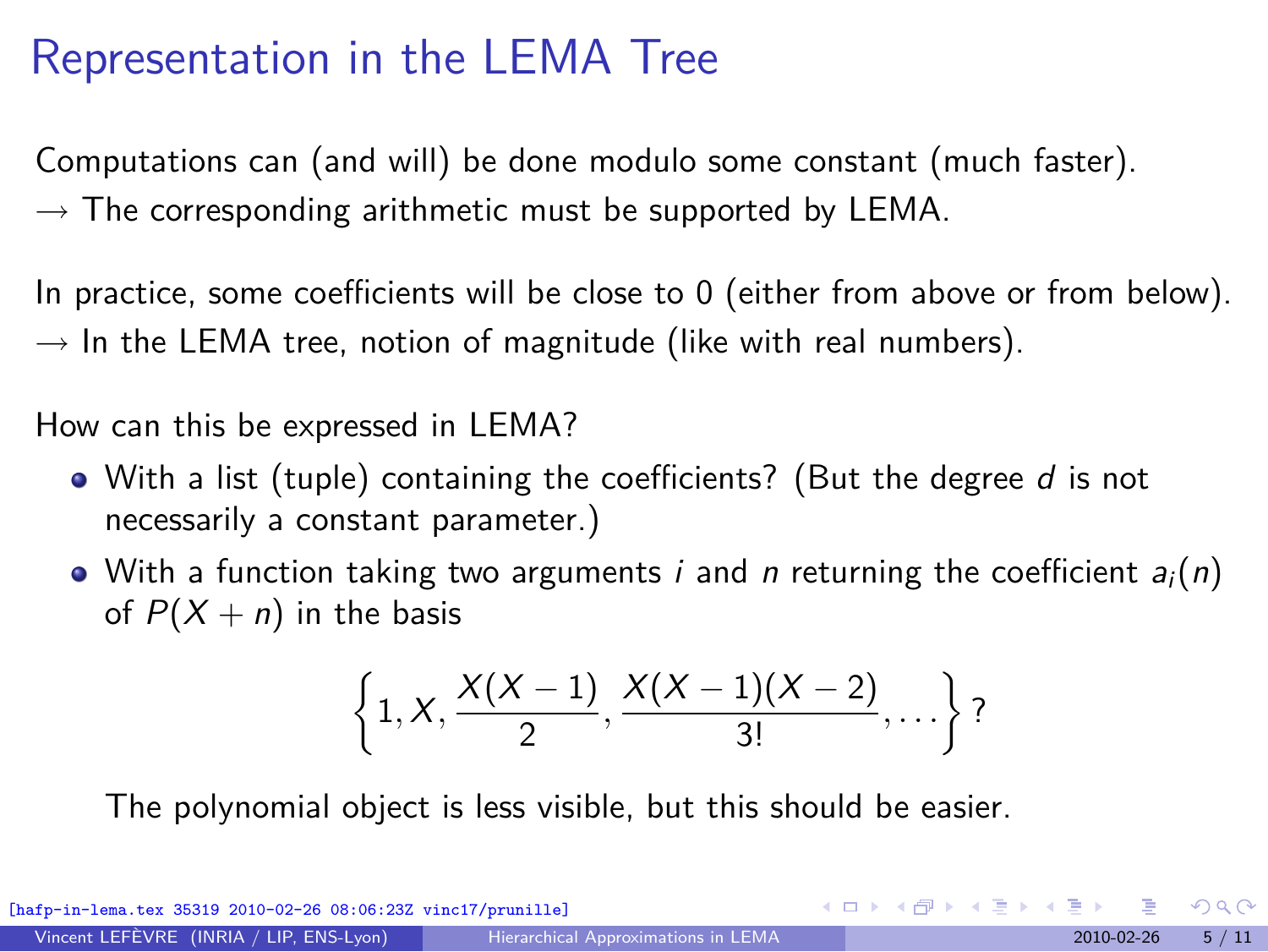## An Example of Coefficient Values

#### An example of coefficient values from the current implementation:

|  | $a00 = A6ABF7160809CF4F 3C762E7160F38B4E$                                                      |  |  |
|--|------------------------------------------------------------------------------------------------|--|--|
|  | $a0$ 1 = 5458A4173B436123 9CA0E833FEB6CB85 ABFCA8C9                                            |  |  |
|  | $a0 \quad 2 \quad = \quad 000002$ B7E1516295 CCAFB049B66C0BEA 354AA25BAAB8404F                 |  |  |
|  | $a0.3 = 0000000000000000$ DF85458A6CF1C94C 3BA51465E493E36F D8B90AB5                           |  |  |
|  | $a0.4$ = 00000000000000000 000000002B7E1516 2A0AC34F5D426FDA C4D9DF953D0EDFFB 16FE1543         |  |  |
|  | $a0.5$ = 00000000000000000 0000000000000000 00ADF85458A986FD E62637A70A321BD8 4F1A4229E540A478 |  |  |
|  |                                                                                                |  |  |
|  |                                                                                                |  |  |
|  | $a1 0 = 5BFOA8B145769AAB 225B715628DDCEBF$                                                     |  |  |
|  | $a1 1 = 00000000056FC2A2 C520B9EFDA13A7F9 8A29425F$                                            |  |  |
|  | $a1 2 = 000000000000000000000015BF0A8B14AEE65 D47E77DFB318E888$                                |  |  |
|  |                                                                                                |  |  |
|  |                                                                                                |  |  |
|  |                                                                                                |  |  |
|  |                                                                                                |  |  |
|  | $a2 0 = 00000000000000$ ADF 85458A2BB500A728                                                   |  |  |
|  | $a2 1 = 0000000000000000000000002B7E15162905D02CC9$                                            |  |  |
|  |                                                                                                |  |  |
|  |                                                                                                |  |  |
|  |                                                                                                |  |  |

[hafp-in-lema.tex 35319 2010-02-26 08:06:23Z vinc17/prunille]

メロメ メ御 メメ ヨメ メヨメ

 $299$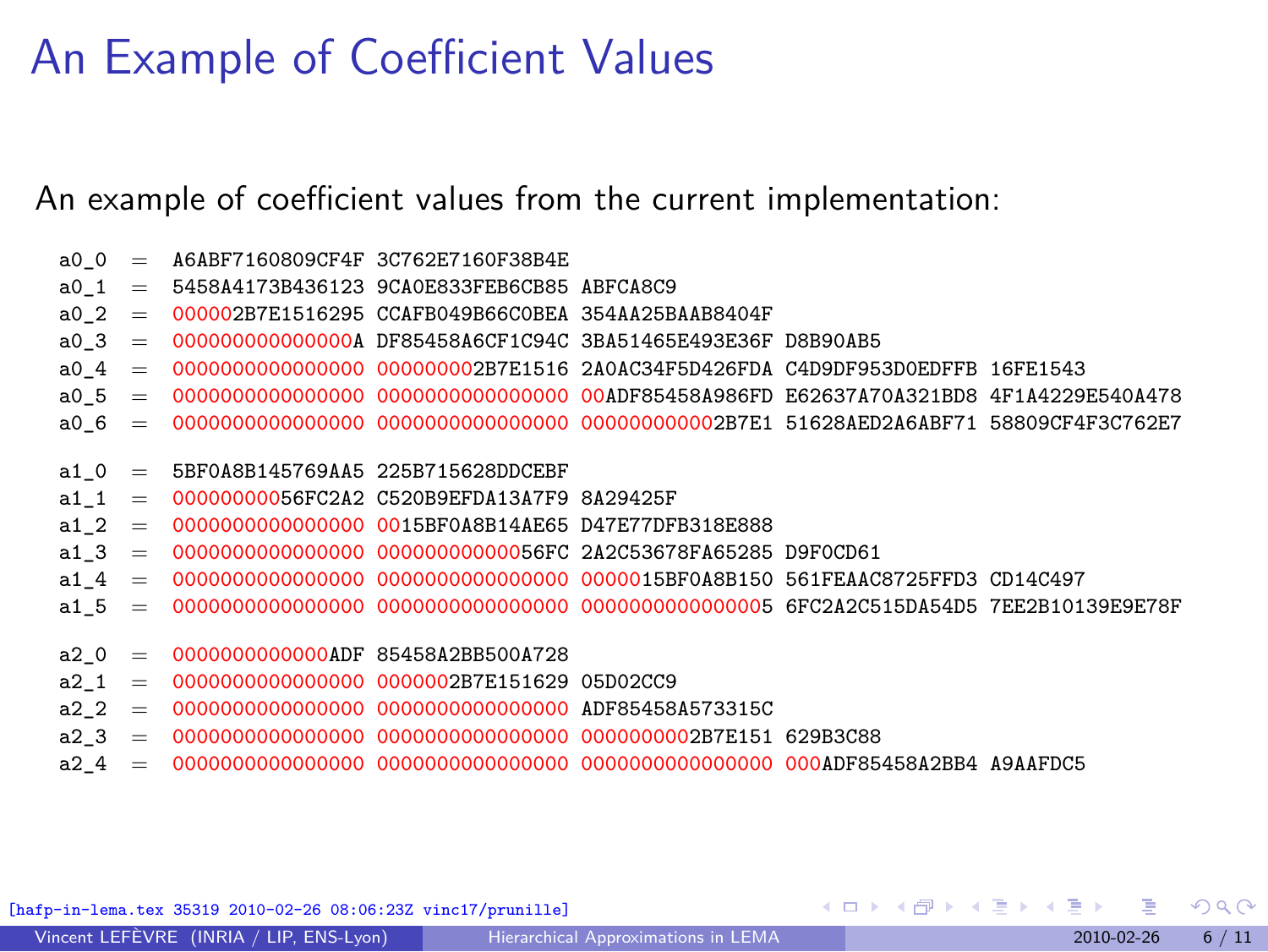### From an Interval to the Next One

### **The problem (to be considered recursively):**

- $\bullet$  Input: a polynomial P of degree d on an interval I.
- The interval *I* is split into subintervals  $J_n$  of the same length.
- The polynomial  $P$  will be approximated by polynomials  $P_n$  of degree  $d'$  on the intervals  $J_n$  (sequentially).
- Goal: generate code to compute the (initial) coefficients of  $P_n$  very quickly (from the work done for  $P_{n-1}$  on  $J_{n-1}$ ).
- All errors need to be bounded formally: an acceptable error bound will be part of the input, and various parameters (the precision of the coefficients, etc.) will be determined from it.

[hafp-in-lema.tex 35319 2010-02-26 08:06:23Z vinc17/prunille]

 $\Omega$ 

 $\left\{ \begin{array}{ccc} 1 & 0 & 0 \\ 0 & 1 & 0 \end{array} \right.$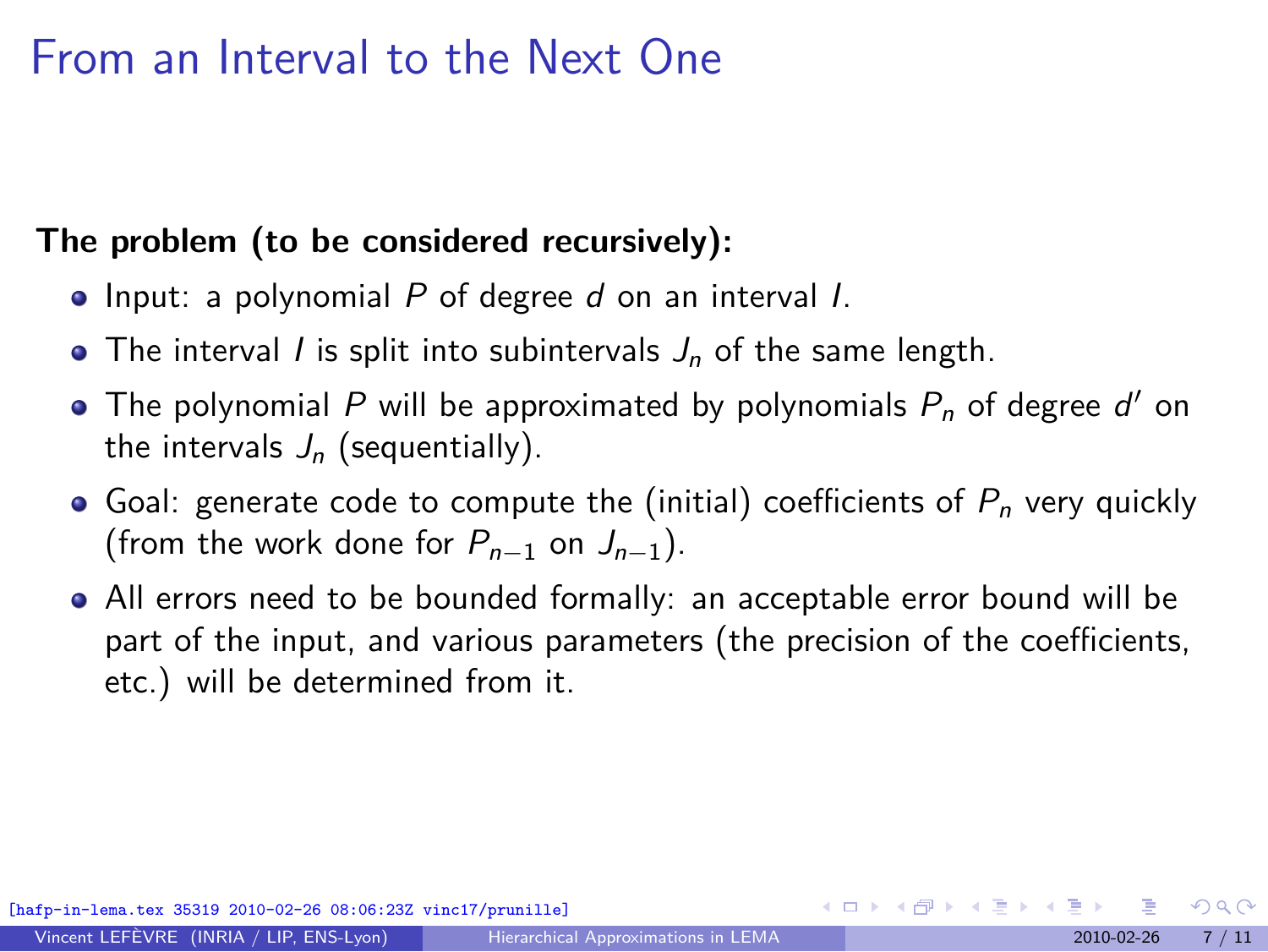## From an Interval to the Next One [2]

#### **Two methods:**

**1** Take into account the computations that haven't been done, i.e. those involving the coefficients of degrees *>* d *′* .

*→* Linear combinations of coefficients: additions and multiplications of coefficients by integer constants (constant in the generated code).

**2** Use the fact that the intervals  $J_n$  have the same length: each (initial) degree-i coefficient of  $P_n$  can be seen as the value of a polynomial  $a_i(n)$ . *→* The [difference table method](#page-3-0) can be used: only additions.

[hafp-in-lema.tex 35319 2010-02-26 08:06:23Z vinc17/prunille]

റാ റ

イロト イ押 トイヨ トイヨト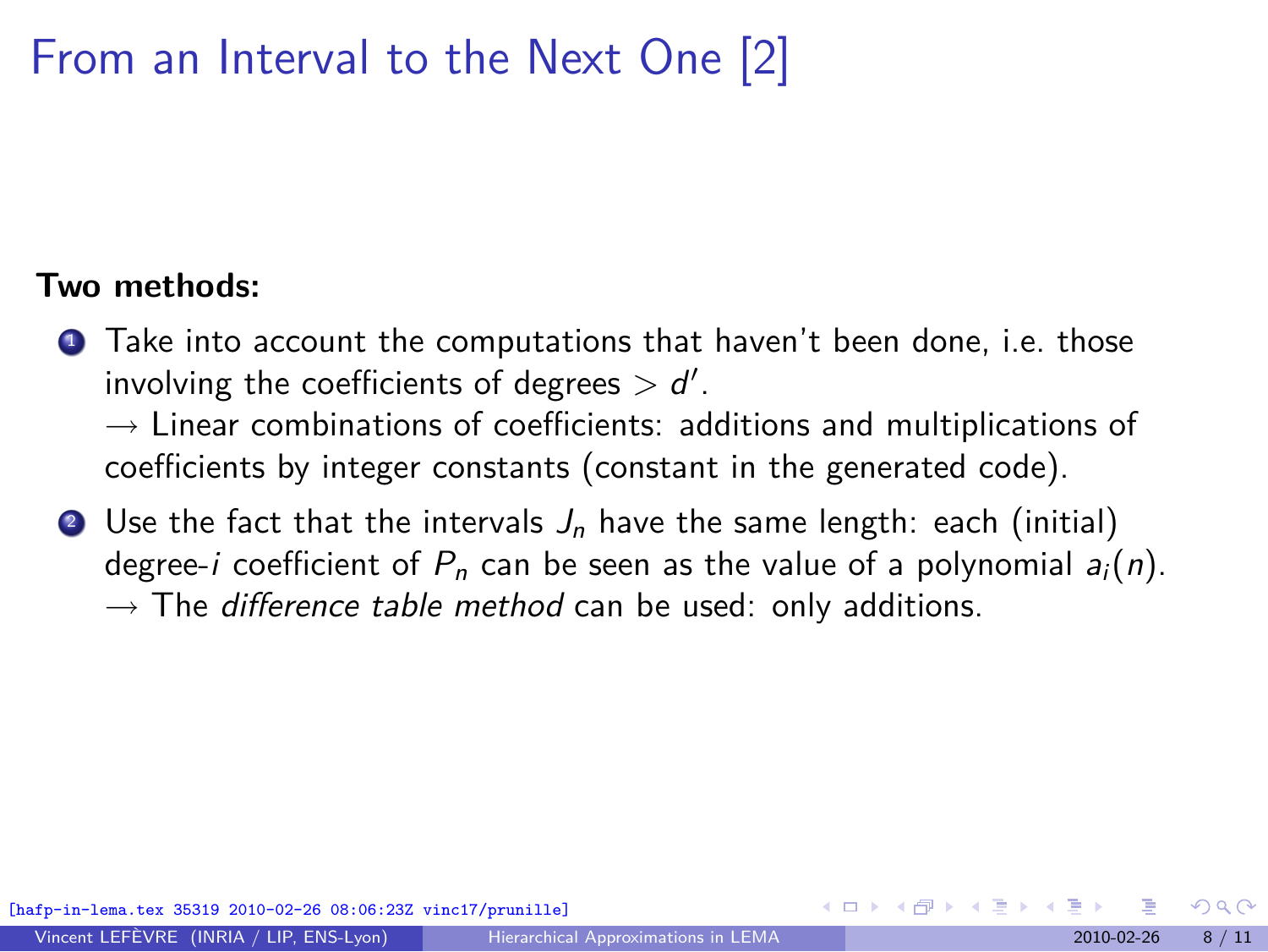## Error Bounds

Three kinds of errors:

- $\bullet$  Error due to the approximation of function f by a polynomial.
- Approximation errors: coefficients of degree *>* d *′* are ignored.
	- $\rightarrow$  Error bound of the form:  $\sum U_i \cdot |a_i(0)|$ d i=d *′*+1

where  $U_i$  depends on i and the size of the intervals I and  $J_n$ .

• Rounding errors on the coefficients  $a_i$  (due to their representation with an absolute precision  $n_i$ ): initial errors and after each computation.

$$
\rightarrow \text{Error bound on } a_i(m) \text{ of the form: } \sum_{j=i}^{d'-1} V_{i,j,m} \cdot 2^{-n_j}.
$$

Formally determining  $U_i$  and  $V_{i,i,m}$  can be to difficult to be done automatically. But it should be possible to verify (prove) them with LEMA with conventional error analysis:

- with help of computer algebra software for generic formulas;
- numerically, after instantiation.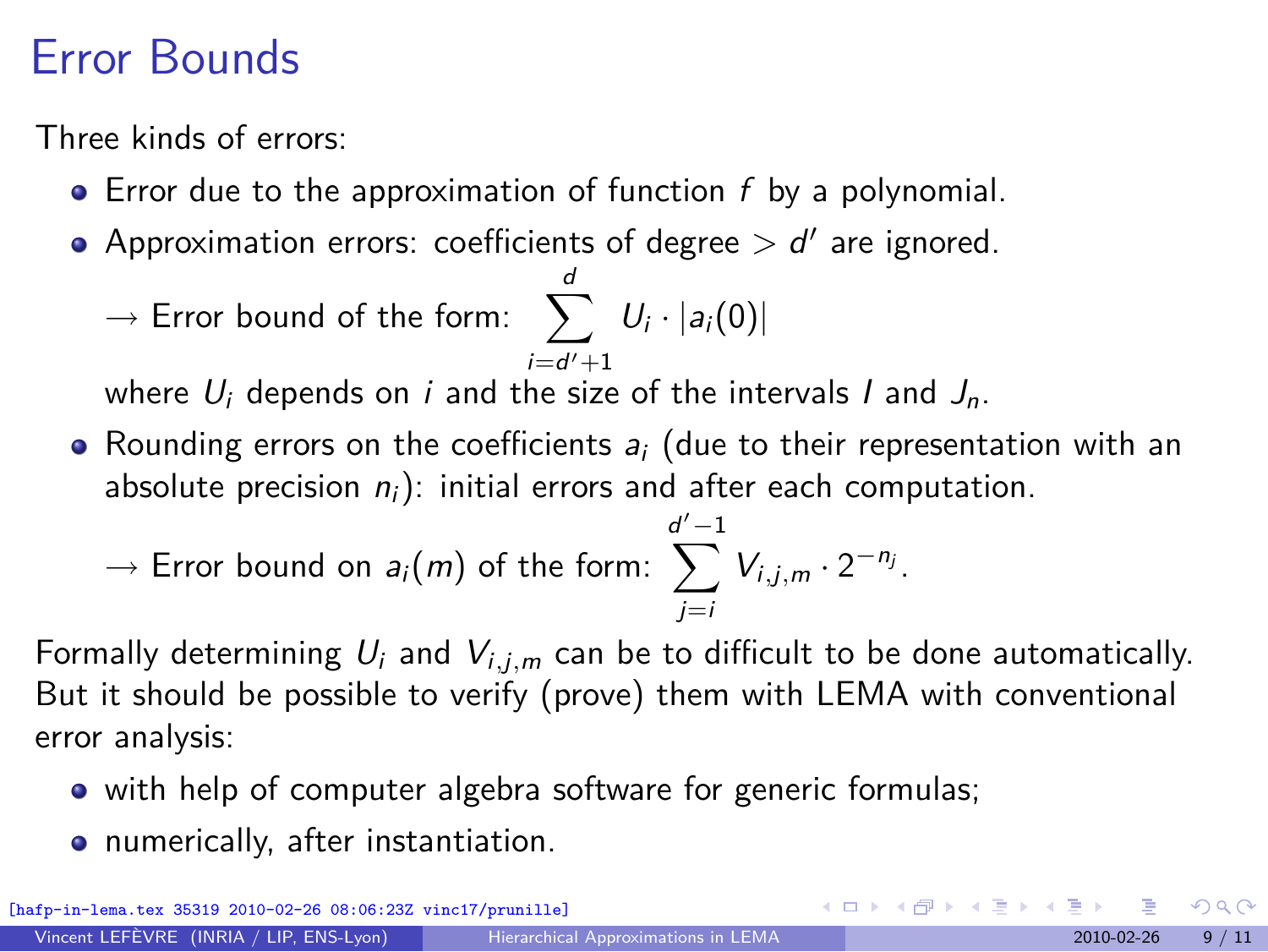## Distribution of the Jobs on Different CPU's

2 possibilities:

- Completely independent jobs (as with the current implementation): the domain is split into intervals I, on which  $f$  is approximated by a polynomial  $P$ and so on. If need be, the code generation can be done on a different machine.
- $\bullet$  On some machine (regarded as a server), f is approximated by P on an interval I, which is split into N subintervals  $J_n$ ; the coefficients of  $P_n$  are computed directly. The corresponding  $N$  jobs are distributed on different machines.

Note: the input parameters can be chosen to control the size thus the estimated average execution time of a job (actually the order of magnitude).

[hafp-in-lema.tex 35319 2010-02-26 08:06:23Z vinc17/prunille]

 $\Omega$ 

イロト イ何 ト イヨ ト イヨ トー